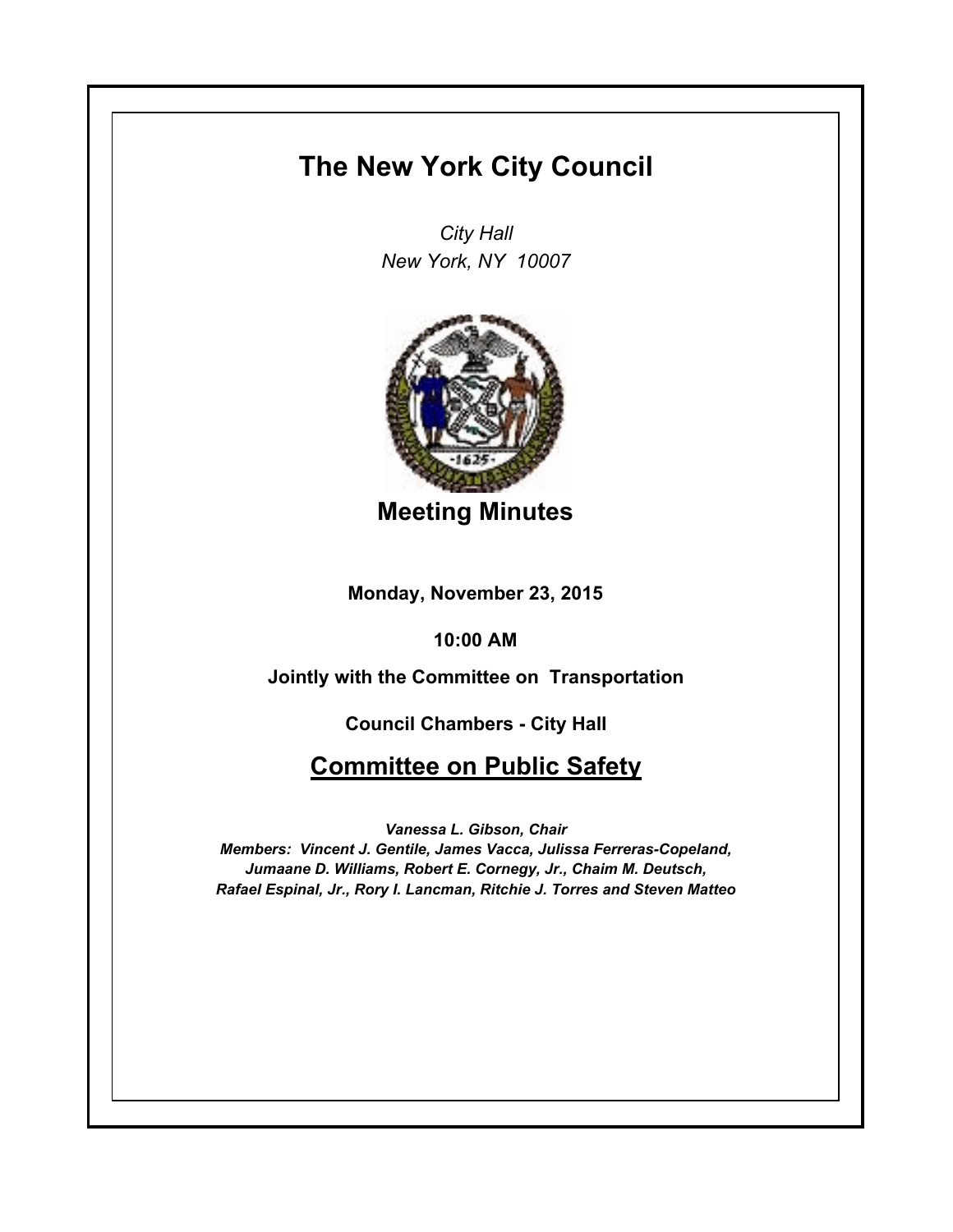| Roll Call     |                                                                                                                                                                                                                                                   |
|---------------|---------------------------------------------------------------------------------------------------------------------------------------------------------------------------------------------------------------------------------------------------|
|               | Present: Gibson, Gentile, Vacca, Ferreras-Copeland, Williams, Cornegy Jr., Deutsch,<br>Espinal Jr., Lancman, Torres and Matteo                                                                                                                    |
|               | Other Council Members Attending: Richards, Reynoso, Garodnick, King, Vallone, Chin,<br>Van Bramer, Menchaca, Rodriguez, Lander, Miller, Greenfield and Public Advocate<br>James.                                                                  |
| Int 0589-2014 | A Local Law to amend the administrative code of the city of New<br>York, in relation to the avigation of unmanned aerial vehicles for<br>commercial purposes and by city agencies                                                                 |
|               | Attachments: Summary of Int. No. 589-A, Summary of Int. No. 589, Int. No. 589 -<br>12/17/14, Committee Report 11/23/15, Hearing Testimony 11/23/15,<br>Hearing Transcript 11/23/15, Proposed Int. No. 589-A - 11/24/15<br>Proposed Int. No. 589-A |
|               | This Introduction was Hearing Held by Committee                                                                                                                                                                                                   |
|               | Attachments: Summary of Int. No. 589-A, Summary of Int. No. 589, Int. No. 589 -<br>12/17/14, Committee Report 11/23/15, Hearing Testimony 11/23/15,<br>Hearing Transcript 11/23/15, Proposed Int. No. 589-A - 11/24/15                            |
|               | This Introduction was Amendment Proposed by Comm                                                                                                                                                                                                  |
|               | Attachments: Summary of Int. No. 589-A, Summary of Int. No. 589, Int. No. 589 -<br>12/17/14, Committee Report 11/23/15, Hearing Testimony 11/23/15,<br>Hearing Transcript 11/23/15, Proposed Int. No. 589-A - 11/24/15                            |
|               | This Introduction was Laid Over by Committee                                                                                                                                                                                                      |
| Int 0601-2014 | A Local Law to amend the administrative code of the city of New<br>York, in relation to the regulation of the use of unmanned aerial<br>vehicles in city airspace                                                                                 |
|               | Attachments: Summary of Int. No. 601-A, Summary of Int. No. 601, Int. No. 601 -<br>12/17/14, Proposed Int. No. 601-A - 11/9/15, Committee Report 11/23/15,<br>Hearing Testimony 11/23/15, Hearing Transcript 11/23/15<br>Proposed Int. No. 601-A  |
|               | This Introduction was Hearing Held by Committee                                                                                                                                                                                                   |
|               | Attachments: Summary of Int. No. 601-A, Summary of Int. No. 601, Int. No. 601 -<br>12/17/14, Proposed Int. No. 601-A - 11/9/15, Committee Report 11/23/15,<br>Hearing Testimony 11/23/15, Hearing Transcript 11/23/15                             |
|               | This Introduction was Amendment Proposed by Comm                                                                                                                                                                                                  |
|               | Attachments: Summary of Int. No. 601-A, Summary of Int. No. 601, Int. No. 601 -<br>12/17/14, Proposed Int. No. 601-A - 11/9/15, Committee Report 11/23/15,<br>Hearing Testimony 11/23/15, Hearing Transcript 11/23/15                             |
|               | This Introduction was Laid Over by Committee                                                                                                                                                                                                      |